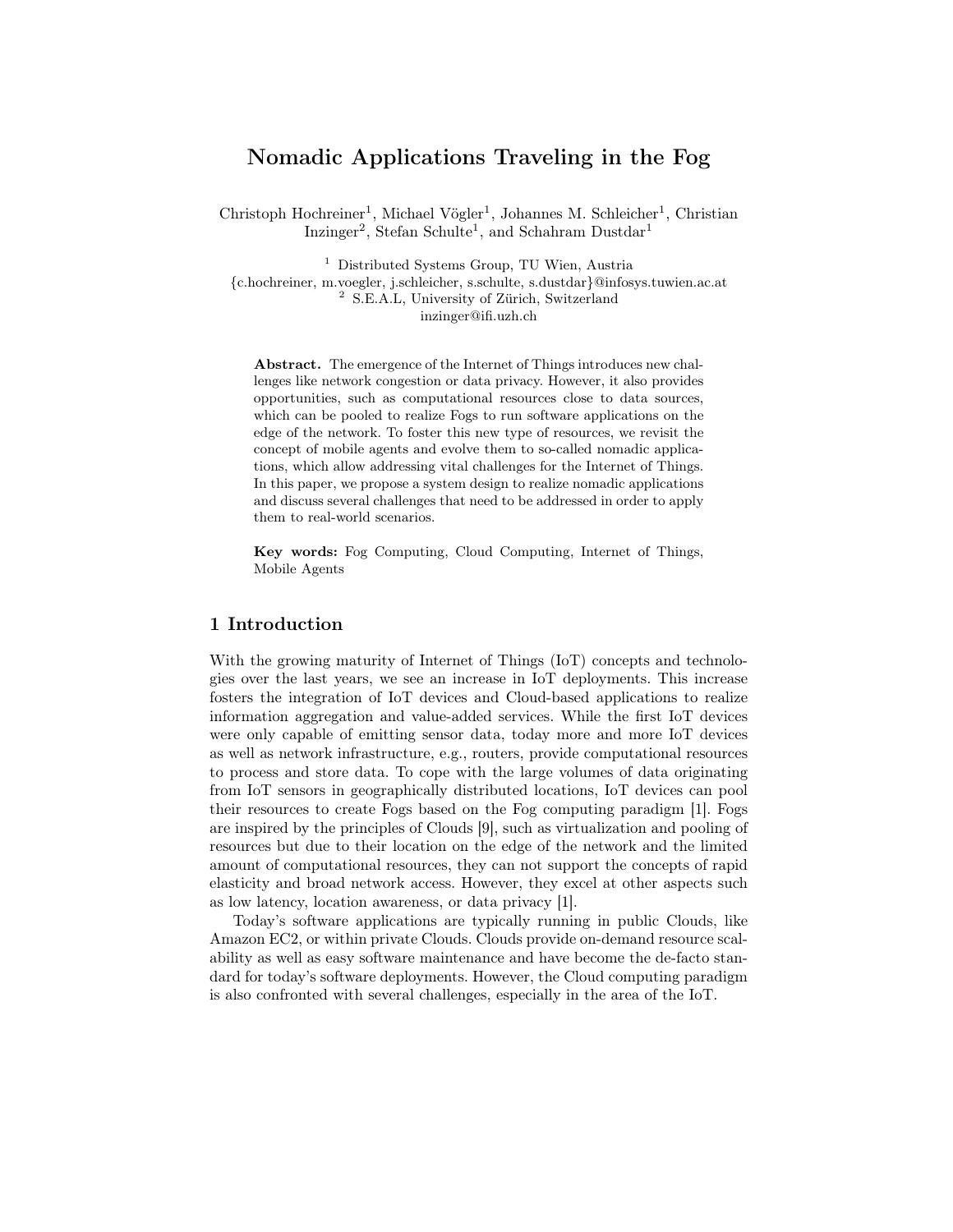Due to the fact that applications are running in a remote data center, it is required to transfer all data to these data centers over the Internet. This approach is feasible for applications that process low volumes of data, but it becomes infeasible for IoT scenarios. In IoT scenarios, sensors produce large volumes of data, which cannot be processed by today's network infrastructure in real-time. Cloud-based applications are furthermore often in conflict with tight security restrictions since data owners want to ensure that no privacy-sensitive data leaks outside their companies' premises [10]. Therefore, it is often not feasible to transfer data to Cloud-based applications, because the data owner cannot control the data access after the data leaves the premises of the company.

To solve these challenges, it is required to refrain from deploying Cloud-based applications only in centralized remote data centers, but to consider a federated cloud architecture [2], and evolve Cloud-based applications into nomadic applications. In contrast to Cloud-based applications, which often require dedicated runtime environments, nomadic applications are self-contained software applications, which can transfer themselves autonomously among Fogs and Clouds and run directly on hypervisors due to unikernel architectures [8].

The idea is inspired by the principles of temporary workers or consultants, who move from one workplace to another to perform activities and led to the architectural design of mobile agents [6]. Mobile agents carry out operations in close proximity to the data source to reduce latency and network traffic [7]. These properties make them a perfect fit to tackle today's challenges for the IoT. Nevertheless, although mobile agents have been proposed around two decades ago, this concept never took off, mainly due to security considerations and the need for dedicated execution environments [5].

Since the initial proposal of mobile agents, the technological landscape has advanced and the Cloud computing paradigm has fostered the technical foundation for the execution of arbitrary applications on virtualized and pooled resources. Given the technical requirements for nomadic applications, Fogs provide a controlled and secure execution environment, which is managed by the owner of the data. Therefore, nomadic applications allow for a more efficient data transfer among IoT devices and processing applications due to the elimination of the transfer over the Internet. Furthermore, due to the fact that Fogs are often fueled by IoT devices who are already within the control of the data owner, it is also feasible to enforce strict privacy policies.

Although nomadic applications are the most promising approach to process privacy-sensitive data on already existing computational resources on the edge of the network, there are still a number of challenges, like data transfer or data recovery, which need to be resolved as discussed in Section 5.

The remainder of this paper is structured as follows: First, we provide a short discussion on the related work in Section 2. Then, we provide a motivational scenario in Section 3. Based on the motivational scenario we identify several requirements and present the foundation of our system design in Section 4. Furthermore, we discuss open research challenges in Section 5 before we conclude the paper in Section 6.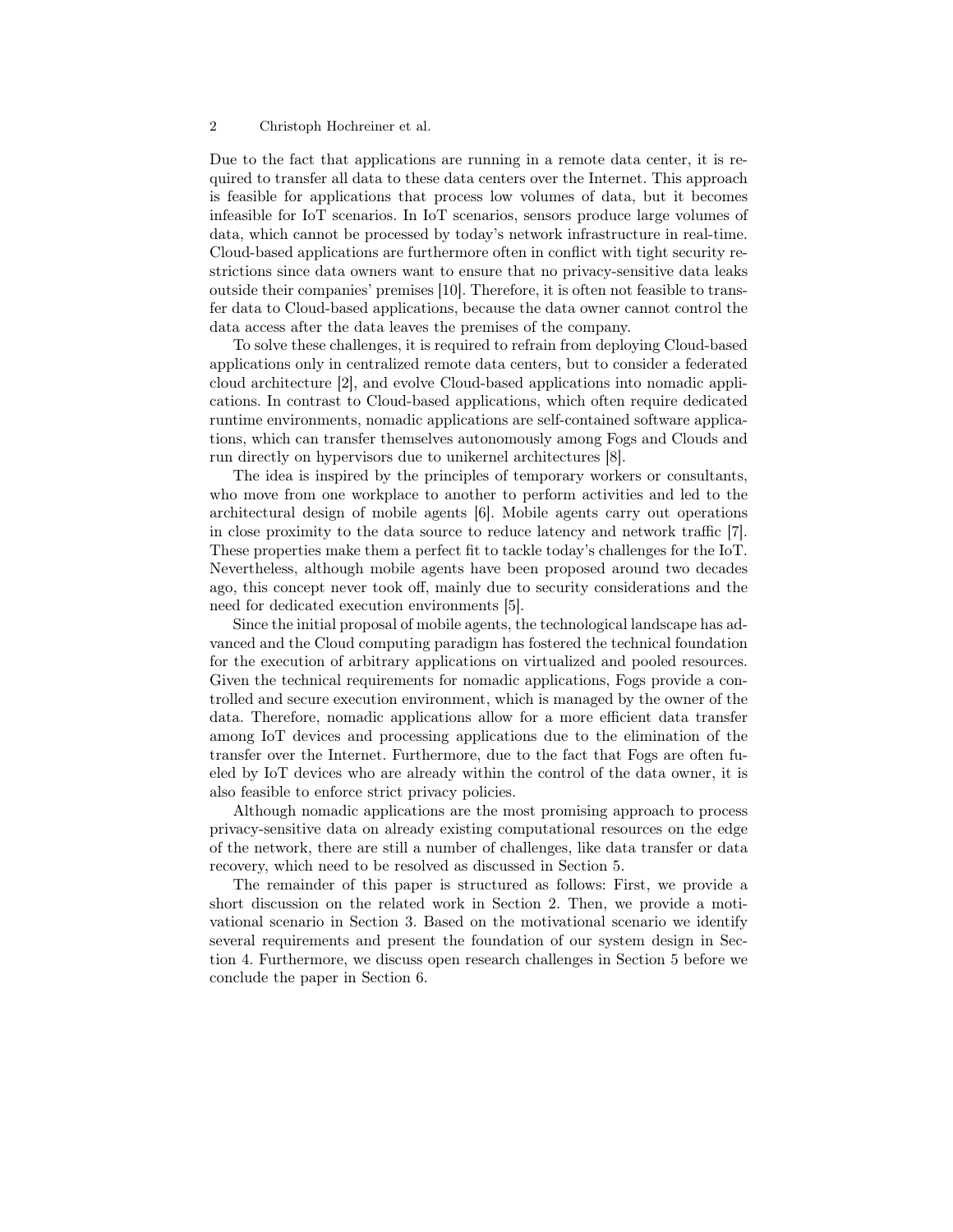## 2 Related Work

The only recent manifestation of Fog computing, which is often also considered as edge computing, leads to a plethora of definitions (e.g., [1, 3, 12, 13]). Literature as well as the OpenFog Consortium<sup>1</sup> consider Fog computing as an evolution of Cloud computing, which extends established data centers with computational resources that are located at the edge of the network. This enables Fog computing to bridge the currently existing geographic gap between IoT devices and the Cloud by providing different deployment locations to cater for the different requirements of data processing applications, e.g., low latency or cost efficiency [1].

Bonomi et al. [1] propose a layered model, which categorizes the different computing platforms ranging from embedded sensors from IoT devices over field area networks to data centers, where each layer provides a distinct level of quality of service. Furthermore, Dastjerdi et al. [3] provide a reference architecture for Fog computing that can be used to leverage the computational resources at the edge of the network and outline several research challenges, such as security and reliability. Another challenge for the realization of Fogs is the heterogeneity of devices that are used to build Fogs [13]. Nevertheless, there is already some preliminary work, such as the LEONORE framework proposed as part of our previous work, which accommodates the diversity for the deployment of applications on IoT devices [14].

### 3 Motivational Scenario from the Manufacturing Domain

Our motivational scenario originates from the manufacturing domain, which is one of the most advanced areas regarding the realization of the IoT. Today's manufacturing companies operate specialized manufacturing machines in different geographic locations [11], as depicted in Fig. 1. These machines are continuously monitored by sensors to assess their status as well as the quality of the manufactured products. The product quality often decreases over time, because expendable parts wear off and the machines need to be recalibrated from time to time. This recalibration requires the use of a dedicated application that analyzes sensor data and calculates the optimal configuration for each machine. Furthermore, the application maintains a knowledge base that is continuously updated to improve recalibration results based on reinforced learning. Now, there are two approaches on how to execute the recalibration application.

The first approach is to run the application within the factory's premises. This approach is optimal in terms of data privacy since the data never leaves the company. However, this approach requires dedicated computational resources to perform the recalibration. To reduce the cost for the recalibration, it is also possible to operate the recalibration application in a Software-as-a-Service manner on Cloud resources in a remote data center.

<sup>1</sup> https://www.openfogconsortium.org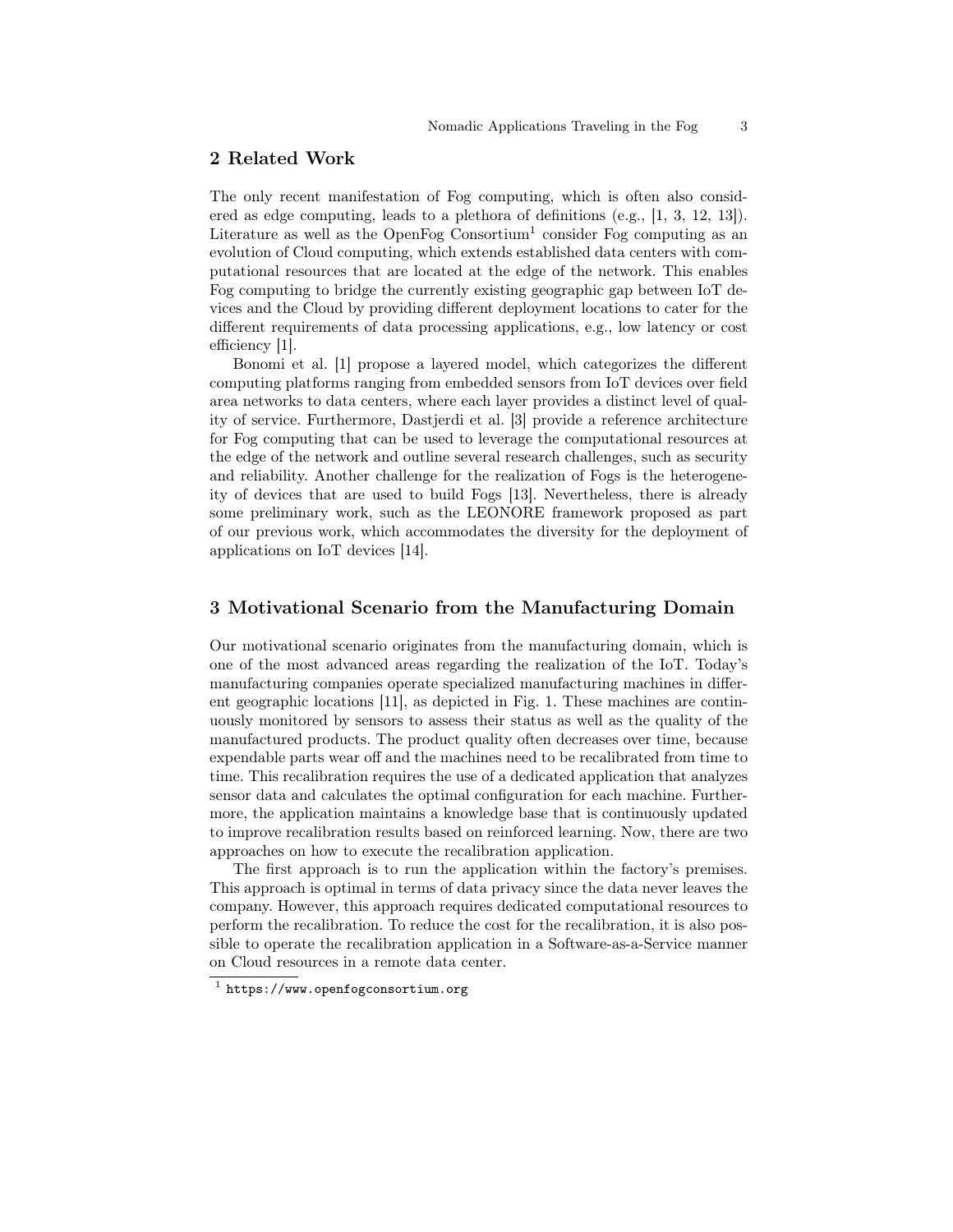

Fig. 1. Motivational Scenario

Although this second approach reduces the cost, it also has its disadvantages. For this approach, the data needs to be transferred to a data center over the Internet. This data transfer potentially conflicts with legal or organizational policies, which may forbid any data transfer to remote locations or it simply may not be feasible to transfer a huge volume of sensor data over the Internet.

Fortunately, the concept of nomadic applications running in Fogs combines the benefits of the two previously described approaches. Whenever a machine is in maintenance mode to perform the recalibration, some of its computational resources are not used and can be contributed to a local Fog to host applications, such as the nomadic recalibration application. Another benefit of hosting the application on the Fog is that the recalibration is performed within the companies' premises and the data owner can control all activities performed by the application. The high trust level facilitated due to the tight control, entitles the recalibration application to also access internal interfaces of the machine, which is not possible for Cloud-based applications (due to security and data privacy reasons).

Fig. 1 shows an exemplary order of events for a nomadic application, which travels among three factories to recalibrate machines. At the beginning of the journey, the application is residing at the knowledge base, since it is not required for any recalibration. Here, the application updates its configuration, i.e., becomes a stateful application, for future calibrations based on historic data.

Then, the application relocates immediately, as depicted by number 1, from the knowledge base to its first working assignment at Factory 1. At Factory 1, the application is running on the Fog of Factory 1, where it can access the sensor data as well as any other factory-specific configuration data. This data is then processed using the Fog, i.e., pooled and virtualized computational resources provided by different IoT devices. After completing its task, the application is ready to relocate to the next working assignment based on the information from a remote assignment list.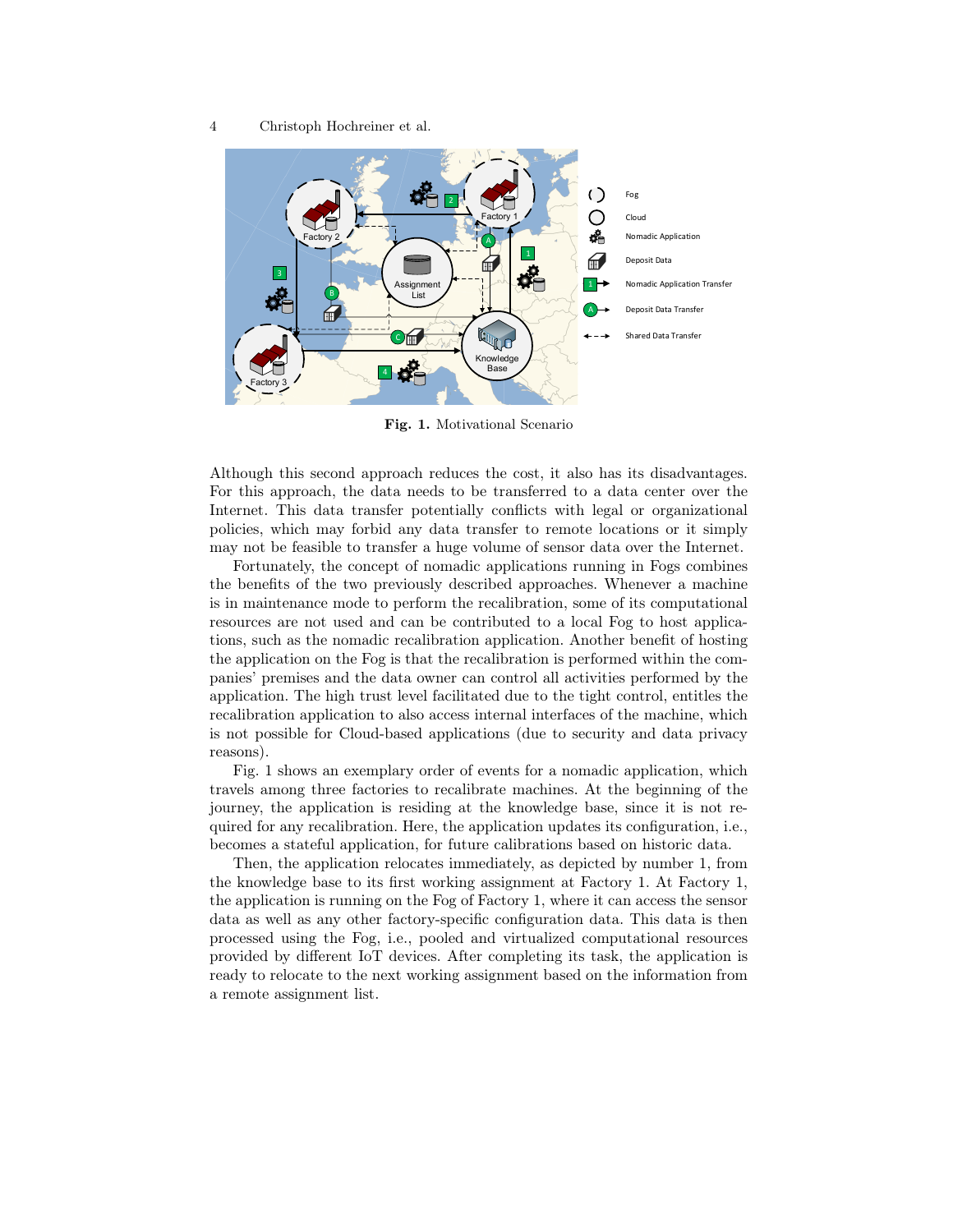Due to the fact that the recalibration operation at Factory 1 generated new insights, which can be used to refine the recalibration operation, it is required to transfer these insights to the knowledge base. This transfer may contain a large amount of non-privacy-sensitive data, which does not exhibit any time-related transportation constraints and can be carried out independently from the travel route of the nomadic application as shown by migration A in Fig. 1.

These two operations are repeated twice, to also recalibrate the machines for Factory 2 respectively Factory 3 and collect the obtained insights in the knowledge base for future refinement. At the end of the journey, the nomadic application returns to the knowledge base to update its configuration and to be ready for future recalibration activities.

### 4 System Design

Our system design to realize a nomadic application infrastructure encompasses Clouds and Fogs, which are connected by a network, i.e., the Internet. To address the requirements, we propose the Nomadic Application Infrastructure, as depicted in Fig. 2. For our discussion, we distinguish between application management aspects, which are designed to run in the Cloud, and data managementoriented ones because these two management topics expose different requirements.

#### 4.1 Application Management

Requirements The requirements for the application management ensure that nomadic applications can travel from Fog to Fog over the Internet and cover all aspects of the nomadic application lifecycle. The first requirement is that applications need a location where they can reside, whenever they do not run on any Fog. Furthermore, the application management also needs to provide a mechanism to upgrade applications, e.g., to fix faulty applications or improve existing ones.

While some applications carry application data, i.e., are stateful, and can only exist once, the majority of nomadic applications is stateless and can be replicated to operate in multiple locations at the same time. Here, the application management needs to ensure that stateful applications are never replicated, i.e., the management needs to keep track of all running applications and the number of instances thereof. Furthermore, the application management needs to provide a recovery mechanism when one application crashes or the Fog is permanently disconnected from the Internet.

Besides the infrastructural aspects, it is also required to support a fast and secure application transfer. Here, it is crucial to ensure the integrity of the application at any time so that the applications cannot be abused for malicious purposes, e.g., as attack vectors for sabotage operations or data leakage.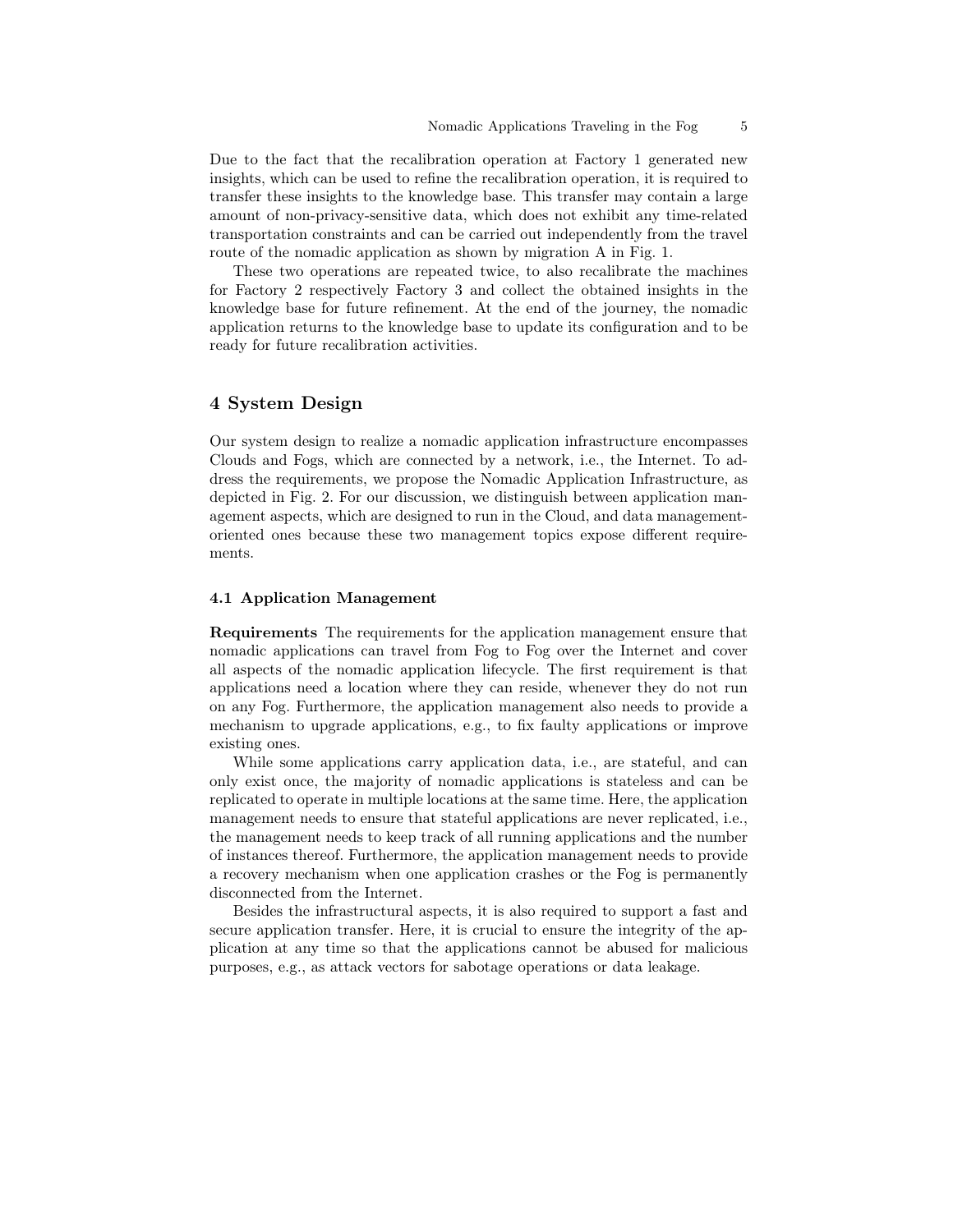

Fig. 2. Nomadic Application Infrastructure

Architecture Although nomadic applications are designed to operate in a decentralized manner, it is required to provide a centralized component to support the application management whenever they are not deployed on any Fog.

Application Housing and Transport The housing component stores a shadow copy of each application to enable replication for stateless applications. Implementation-wise, we propose a similar infrastructure as the Docker Registry to cater for the required functionalities. Originating from the housing infrastructure, the applications can start their journey towards the Fogs over the Internet. These movement operations are supported by a dedicated application transport layer, which ensures a fast and reliable transport. Besides the basic transport aspects, this layer also ensures that applications are not modified or tampered with at any point in time, by validating the application's integrity based on cryptographic hash functions after each transport. The application housing also allows applications to update their application data, i.e., the state, before they continue their journey towards the privacy-sensitive Fogs.

Application Evolution To comply with the need for continuous evolution for nomadic applications, the housing component furthermore needs to provide the possibility to update existing applications at any time and to inform applications that are running on Fogs about the update. These updates can be only applied when the applications have finished their tasks they must not be altered while processing data. To solve this challenge, we require the application housing component to support versioning of applications to facilitate the update of applications in the housing component. The applications are required to regularly check whether a new version is available. If this is the case, stateful applications need to return to the application housing to transfer their application data to the evolved application and then they are able to continue their work.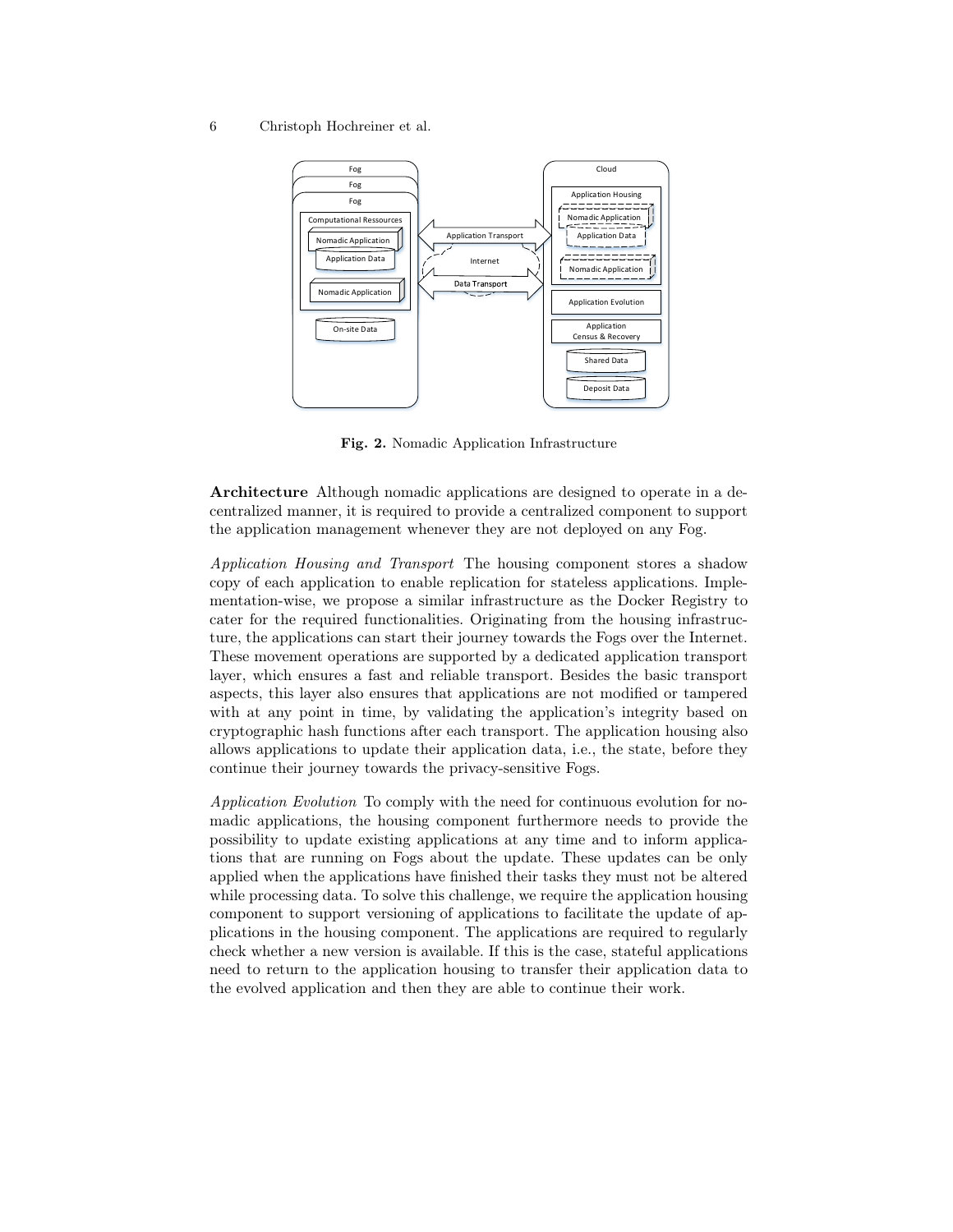For stateless applications, i.e., applications without application data attached, the housing component updates the shadow copy. The stateless application checks each time, before it moves to another location, whether the application has evolved. If this is the case, the application returns to the housing component to apply the updates or is discarded and new instances of the application are spawned from the updated shadow copy.

Application Census and Recovery The application census and recovery component keeps track of all nomadic applications that are currently running on Fogs. This census is required to ensure that stateful applications are not replicated at any time. Besides the census functionality, this component is also required to provide a recovery mechanism for stateful applications. This recovery mechanism needs to decide whether a stateful operation will or will not return from the Fog, either due to an application crash or due to the fact that the Fog is permanently disconnected from the network. In this situation, the recovery mechanism restores the application alongside with its application data from a previous point in time and appoints the reconstructed application as the new sole instance of the nomadic application.

#### 4.2 Data Management

Requirements The data management is responsible for storing and transferring data of different data types that are used by nomadic applications.

The first data type is the application data, which represents information that is stored within the application. This type is rather small, e.g., configuration settings or initialization values, does not contain any privacy-sensitive data, and remains the same for every Fog location. This application data only contains static information to avoid any data leakage, e.g., by embedding privacy sensitive information within the application data when the application is running in a Fog. Therefore, it must be ensured that this state can be only updated within a specific location that does not contain any privacy-sensitive information, e.g. the application housing.

The second type represents information that comprises both static data, which is stored in the Fog, and dynamic data, such as streaming data, e.g., sensor data, which cannot be stored due to its large volume. Although these two data types have entirely different requirements towards data management, both data types contain privacy-sensitive information, which must be processed according to the owner's policies. Due to the geographic colocation of this data and the application at runtime, this data is not moved outside the companies premises, which mitigates a potential data leakage.

Besides the application data and the owner's data, applications also require remote data repositories. Here, the data storage infrastructure needs to support two different scenarios. For the first scenario, the applications must be able to have a shared data storage, which can be used to either communicate with Fog providers, to retrieve new next job assignments or to share non-privacy-sensitive information with all replicas of an application.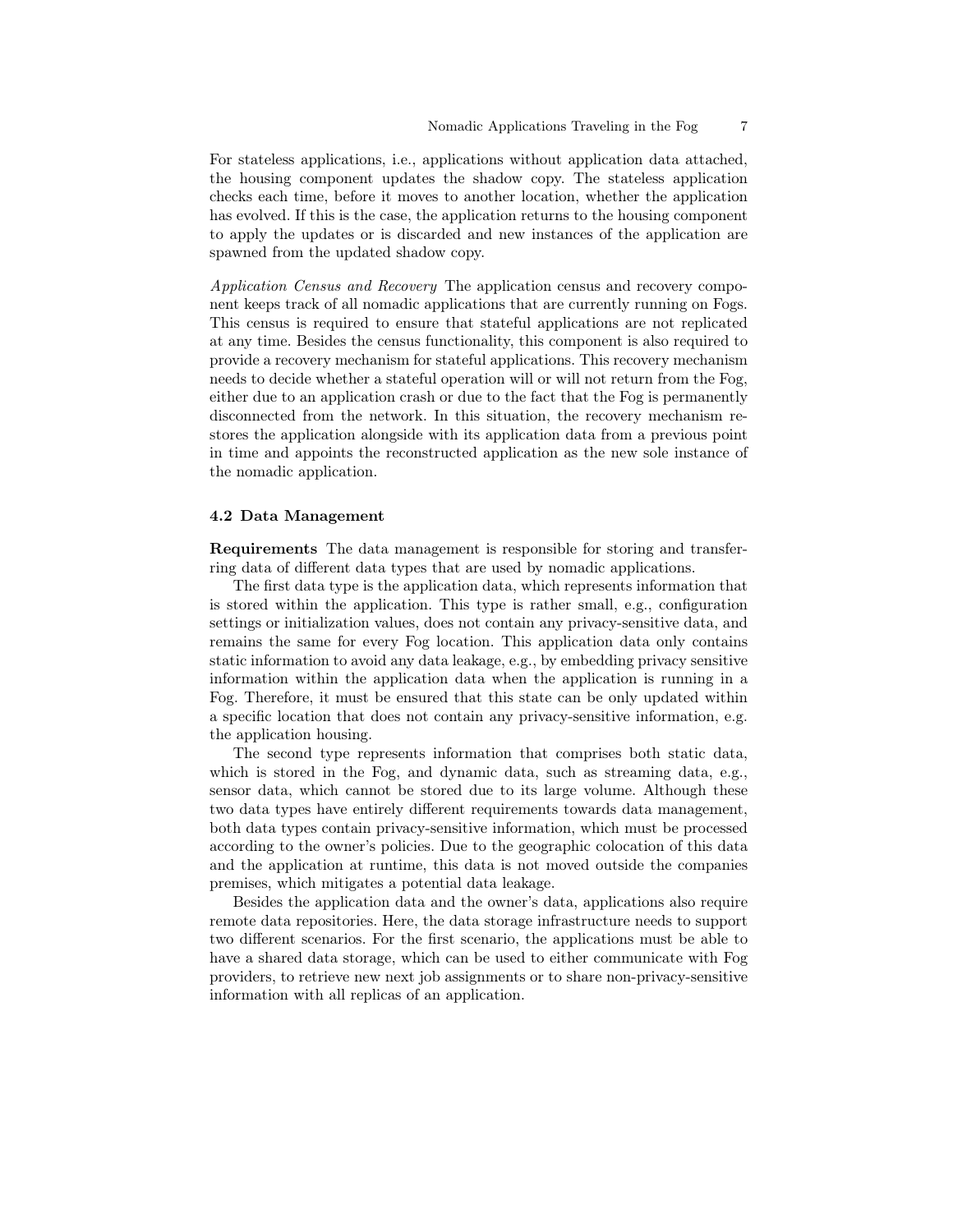This shared repository is required to be ACID-compliant [4] and to support different access policies, e.g., a permissive one for the job assignments and a restricted one to restrict the access to a specific application. In addition to the shared repository, the application also requires a storage location, where it can deposit any arbitrary information that is generated while operating in one of the Fogs. This storage also needs to be partitioned into different segments, which can be only accessed by the assigned application. In contrast to the shared repository, this data storage only requires eventual consistency and any data transfer to this storage does not need to comply with any time-based restrictions. Nevertheless, the data needs to be persisted and provided at any point in time. The Fog operator needs to be able to check, whether the data transferred to the shared repository and the data deposit complies with the owner's policies and does not contain any privacy-sensitive information.

Architecture To address the identified requirements for the different data types, we propose different data management techniques, as illustrated in Fig. 2.

Application Data To realize tight coupling between the nomadic application and its application data, we propose to employ unikernels [8]. This tight coupling ensures that the data is always available for the application and the integrity check after the transfer over the network can be applied to the application and the application data at the same time.

On-site Data Although the on-site data can be either static or dynamic, both data types must not leave the Fog, i.e., the premises of the data owner. Therefore, the data needs to be protected by methods originating from information rights management. These methods ensure that the data can be only read within the Fog and any data leakage outside the Fog renders the data useless due to the information rights management restrictions.

Shared Data For the realization of the shared data, we propose a storage infrastructure similar to Amazon S3, where each application and potential replicas are able to read and write from a dedicated storage bucket. This storage infrastructure furthermore provides a high and instant availability regarding read and write operations, which distinguish the shared data from the deposit data.

Deposit Data The deposit data follows the principles from Amazon Glacier. This makes it possible to store arbitrary information at any point in time, but it may take some time until the information is persisted within the storage respectively accessible for the application to be read. Furthermore, it is required to implement a data transport layer, which ensures both the integrity of the data as well as the compliance with the policy of the data owner at any time.

# 5 Discussion

Even though nomadic applications build on established principles and concepts, we have identified four research challenges, which are essential to realize them: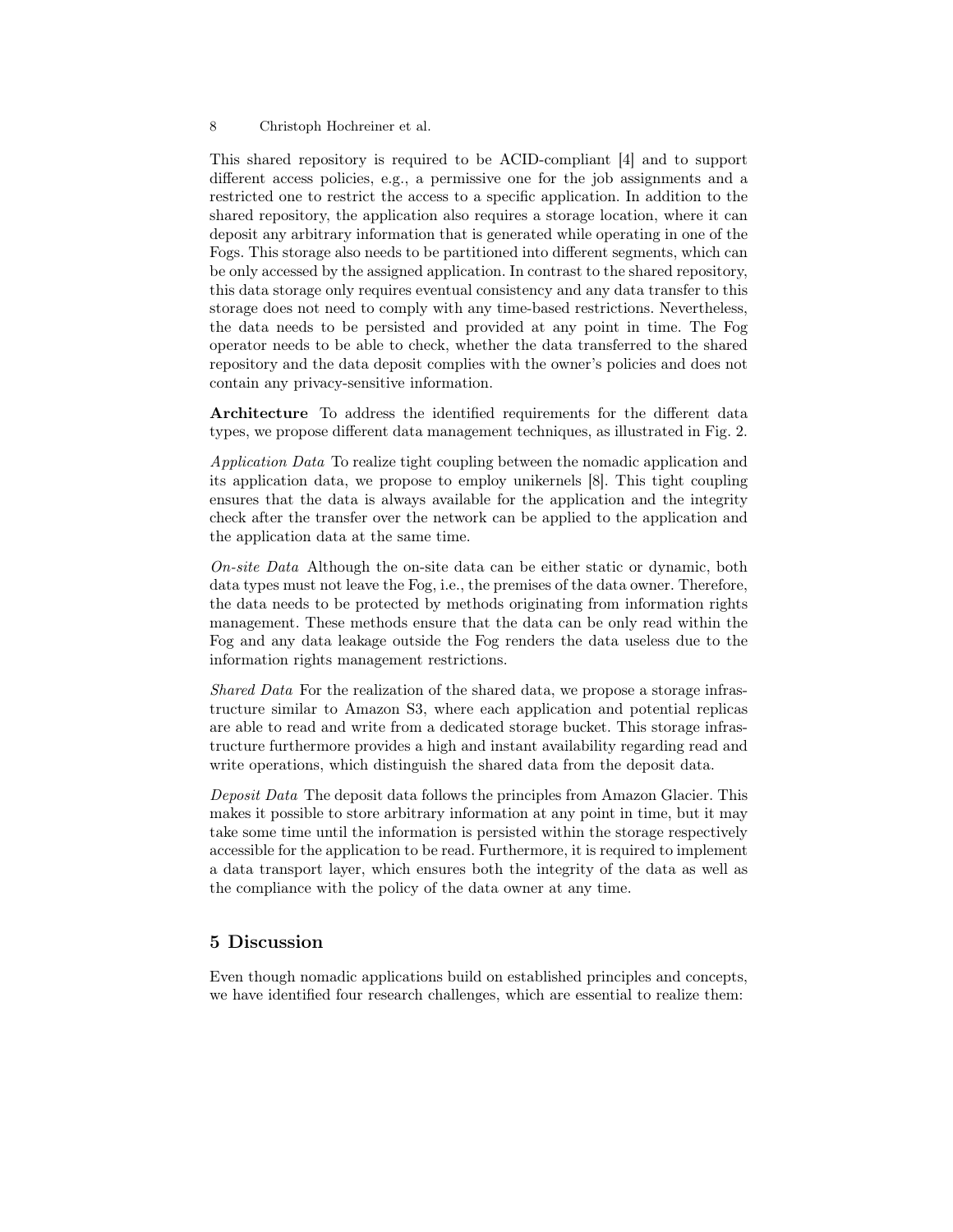Scalable Privacy Protection for On-site Data One of the most important challenges is the development of a scalable privacy protection mechanism for dynamic data. While there are already solutions to enforce fine-grained access policies for static data, like office documents, there is still a lack of solutions for dynamic data. This is mainly due to the large volume of data that needs to be processed in real-time. Furthermore, it needs to be ensured that malicious applications cannot store any of this privacy-sensitive information within their own application data and transfer the data out of the owner's premises. Here, the data transport layer needs to ensure that only non-privacy-sensitive data, which is permitted to be sent to the deposit data, is transferred out of the Fog.

Target Scheduling for Stateful Applications While stateless applications can be replicated on demand to be deployed in arbitrarily many Fogs, it is more complex for stateful applications to select their next assignment because they can exist only once and may be required at several locations at the same time. A first solution approach is the implementation of the first-come, first-served principle, but it is more desirable to implement a more flexible scheduling mechanism to avoid that one Fog operator occupies a specific application by spamming the waiting queue. To solve this issue it is desirable to implement an auctioning mechanism, which ensures a fair assignment of applications across all Fogs. This auctioning mechanism needs to be implemented on top of the transport layer in a decentralized manner to avoid any single point of failure.

Support Different Speeds in the Transport Layer Due to the fact that the network transfer capabilities among the Fogs, application infrastructures, and storage facilities are limited, it is required to design a transport scheduling algorithm that ensures that each entity, i.e., a nomadic application or data, is transferred as efficiently as possible. Therefore it is required to design a transport protocol, which allows the different entities in the system to negotiate the transportation capabilities. This protocol should allow delaying those entities, which are not required to be transferred in a time critical manner, such as nomadic applications without any further job assignments returning to the housing component or deposit data. Nevertheless, it must be guaranteed that no entity suffers starvation in terms of transportation capabilities and all entities reach their destination eventually.

Recovery Mechanism The final challenge is the development of a recovery mechanism which allows the reconstruction of application data. This reconstruction is required, when an application is unable to return to the housing component due to an application crash, a network disruption between the Fog and the network, or simply a failure of a single IoT device, which contributes to the Fog. Therefore, it is required to design a lightweight and efficient solution to track application states, e.g., data synchronization points, to be able to reconstruct applications. Furthermore, it is necessary to implement an algorithm to decide whether an application is lost forever and needs to be recovered or whether the application just needs longer than expected to finish its job. This functionality is crucial to avoid instances of a stateful application at any future point in time.